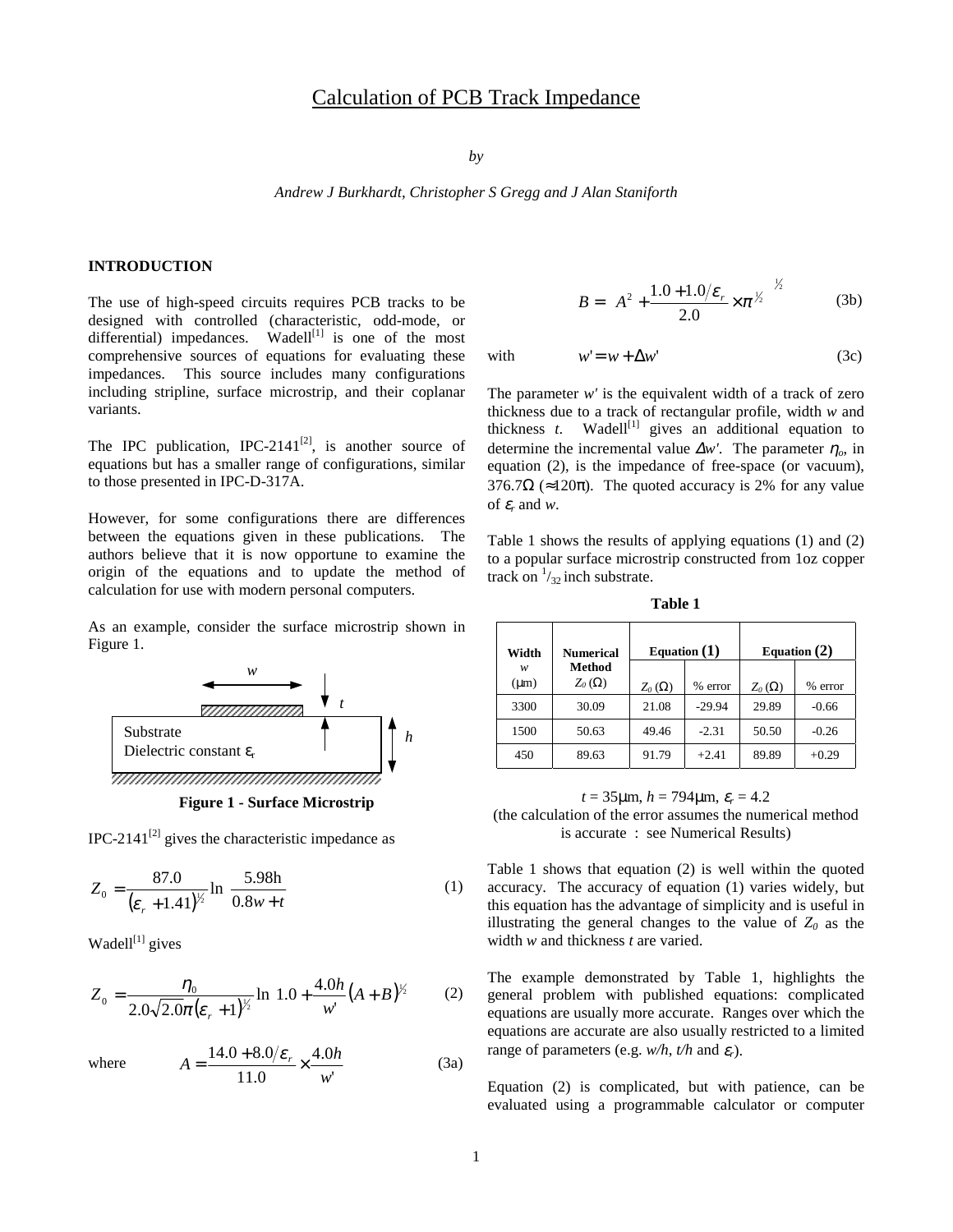spreadsheet. However the complications increase greatly when two coupled tracks are used to give a differential impedance. For coupled surface microstrip, Wadell<sup>[1]</sup> gives 7 pages of equations to evaluate the impedance.

It is now a major exercise to evaluate the impedance using a calculator or spreadsheet.

#### **ALGEBRAIC EQUATIONS**

#### **Single Track**

For the stripline of Figure 2 with a symmetrically centred track of zero thickness,  $Cohn^{[3]}$  has shown that the exact value of the characteristic impedance is

$$
Z_0 = \frac{\eta_0}{4.0\sqrt{E_r}} \frac{K(k)}{K(k')}
$$
\n(4)

where

$$
k = sech\left(\frac{\pi w}{2.0h}\right) \tag{5a}
$$

and 
$$
k' = \tanh\left(\frac{\pi w}{2.0h}\right)
$$
 (5b)

*K* is the complete elliptic function of the first kind<sup>[4]</sup>. An equation for the evaluation of the ratio of the elliptic functions, accurate to  $10^{-12}$ , has been given by Hilberg<sup>[5]</sup>, and also quoted by Wadell<sup>[1]</sup>.



**Figure 2 - Stripline: Centred Track**

When the thickness is not zero, corrections have to be made which are approximate<sup>[1]</sup>. These corrections are obtained from theoretical approximations or curve fitting the results of numerical calculations based on the fundamental electromagnetic field equations.

When the track is offset from the centre, the published equations become more complicated and the range of validity, for a given accuracy, is reduced.

Attempts have also been made to include the effects of differential etching on the track resulting in a track crosssection which is trapezoidal $[1]$ .

There is no closed-form equation like equation (4) for surface or embedded microstrip of any track thickness. Thus any equation used to calculate the impedance is approximate and demonstrated in Table 1.

# **Coupled Coplanar Tracks**

Figure 3 shows two coupled coplanar centred stripline tracks.



**Coupled Centred Tracks**

All the impedance equations for coupled configurations refer to both even-mode impedance  $(Z_{0e})$  and odd-mode impedance  $(Z_{00})$ . These impedances are measured between the tracks and the ground plane.  $Z_{0e}$  occurs when tracks A and B are both at  $+V$  relative to the ground plane, and  $Z_{00}$ occurs when track A is at  $+V$  and track B is at  $-V$ . When a differential signal is applied between A and B, then a voltage exists between the tracks similar to the odd-mode configuration. The impedance presented to this signal is then the differential impedance,

$$
Z_{\text{diff}} = 2 \times Z_{0o} \tag{6}
$$

All published equations  $[1]$  give  $Z_{00}$ . The differential impedance must then be obtained using equation (6).

For the zero thickness configuration of Figure 3,  $Cohn^{[3]}$ gives the exact expression.

$$
Z_{0o} = \frac{\eta_0}{4.0\sqrt{\varepsilon_r}} \frac{K(k_0)}{K(k_0)}\tag{7}
$$

where

e 
$$
k_0 = (1 - k'_0)^{2/2}
$$
 (8a)

and 
$$
k'_0 = \tanh\left[\frac{\pi w}{2.0h}\right] \coth\left[\frac{\pi (w+s)}{2.0h}\right]
$$
 (8b)

As before *K* is the elliptic function of the first kind. There are no closed-form equations for coplanar coupled tracks.

#### **Effect of Track Thickness**

When the track thickness is not zero, approximations must be made to obtain algebraic equations similar to equations (4) and (7). Alternatively, equations, based on curve fitting of extensive numerical calculations, are used.

However, as the thickness increases the impedance decrease, as can be noted from equation (1).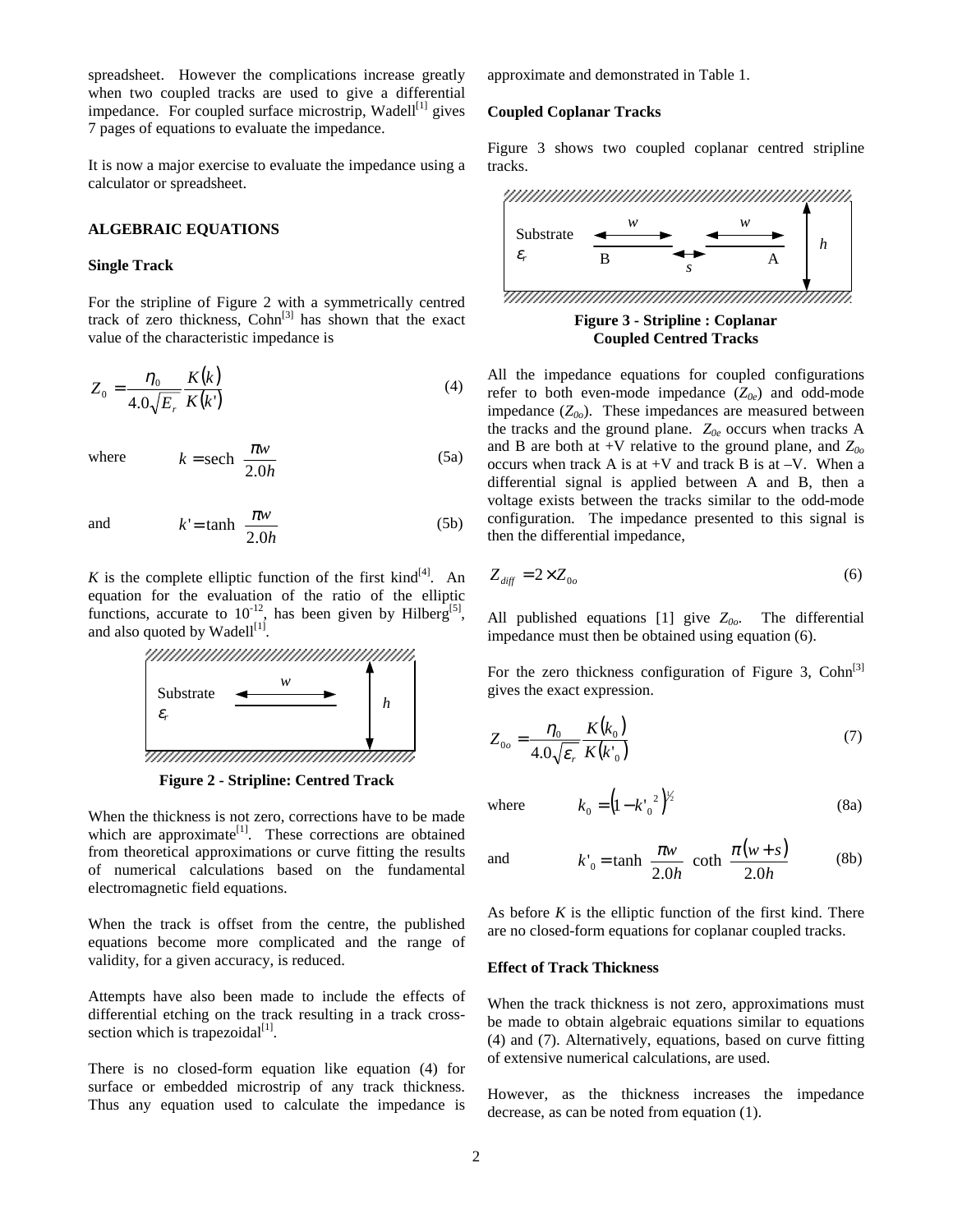### **NUMERICAL PRINCIPLES**

For pulses on a uniform transmission system, $[1,6]$  then

$$
Z_0 \quad (or \ Z_{0o}) = \sqrt{\frac{L}{C}} \tag{9}
$$

where  $L$  is the inductance and  $C$  the capacitance per unit length of line.

For a stripline, where the electric (and magnetic) fields are in a uniform substrate, dielectric constant  $\varepsilon_r$ , equation (9) becomes

$$
Z_0 = \frac{\sqrt{\varepsilon_r}}{cC} \tag{10}
$$

where *c* is the velocity of light in vacuuo (or free-space). The velocity of pulse travel along the transmission path is

$$
V = \frac{c}{\sqrt{\varepsilon_r}}\tag{11}
$$

For a microstrip, the electric (and magnetic) fields are in air and the substrate, It can be shown that

$$
Z_0 = \frac{1}{c\sqrt{CC_{air}}} \tag{12}
$$

Where  $C_{air}$  is the capacitance of the same track configuration without substrate. The effective dielectric constant is

$$
\varepsilon_{\text{eff}} = \frac{C}{C_{\text{air}}} \tag{13}
$$

To find the impedance, the capacitance must be calculated. This can be done by applying a voltage *V* to the tracks and calculating the total charge per unit length *Q*, from which

$$
C = \frac{Q}{V} \tag{14}
$$

However the surface charge on a track is not uniform. In fact it is very high at track corners. Therefore the total charge is difficult to calculate.

From electrostatic theory, it is known that a charge produces a voltage at a distance *r* from the charge. Then a distribution of charge  $\rho$  (coulomb/unit width of track) gives a voltage

$$
V = \int G \rho \delta l \tag{15}
$$

where the integral is taken over the perimeter of the track cross-section,  $\delta l$  is a small length, and G is the voltage due to a unit charge. It is also known as the Green's Function. The value of *G* depends on the configuration (or environment). For instance, a point charge in a 2 dimensional dielectric space, without conductors gives

$$
V = -\frac{\rho \ln(r)}{2\pi\varepsilon_0 \varepsilon_r} \tag{16a}
$$

so that 
$$
G = -\frac{\ln(r)}{2\pi\varepsilon_0\varepsilon_r}
$$
 (16b)

In equation (15), the voltage *V* is known, *G* is known for the particular configuration of tracks and substrate, but the charge  $\rho$  is unknown. Thus (15) is an integral equation which can be solved numerically by the Method of Moments  $(MoM)^{[7]}$ .

To proceed using MoM, the cross-section perimeter of the track is divided into short lengths with a node at each end. Charges are assigned to each node. The voltage at each node is calculated from all the nodal charges and the estimated charge variation between nodes. This leads to a set of simultaneous equations represented by the matrix equation

$$
\mathbf{A}\,\mathbf{p} = \mathbf{V} \tag{17}
$$

where ρ is a vector of nodal charges, and **V** is a vector of nodal voltages. **A** is a square matrix whose elements are calculated from integrals involving the Green's Function. The size of the matrices depends on the number of nodes. Equation (17) can be solved for the nodal charges  $\rho$  for given nodal voltages  $V$ . The elements of  $V$  are usually  $+1$ or –1 depending on the configuration.

The total charge *Q* can be obtained by a suitable summation of the nodal charges.

This general approach has been used by most authors to evaluate the various impedances. Most of the calculations were published 15 to 20 years ago, when the principal calculator was a main-frame computer. Hence the need for equations which could be used with the pocket calculators available at that time.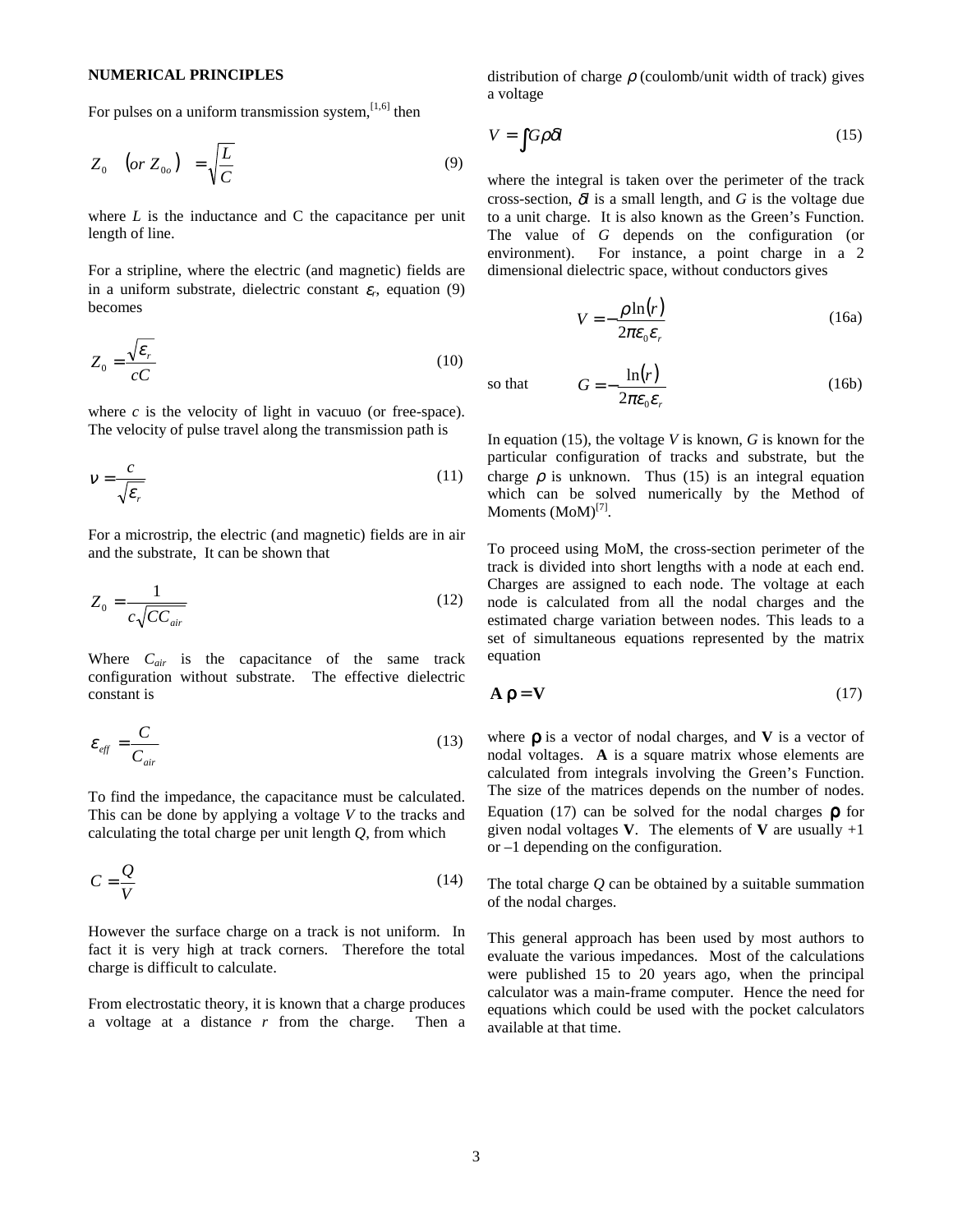The present authors have revisited the basic numerical approach and have developed software<sup>[8]</sup> which readily calculates the controlled impedances using a desktop PC. The software runs quickly on a modern PC, and has been extended to also include the calculation of configurations not well represented in the literature. This includes

- offset coupled stripline,
- broadside coupled stripline,
- embedded coupled microstrip.

Thick tracks are normally to be expected which have a trapezoidal cross-section to allow for differential etching of the track.

## **NUMERICAL RESULTS**

This section describes in more detail some of the numerical techniques and compares the results with the exact equations (4) and (7).

In all cases the Green's Function for the configurations was obtained using charge images in the ground planes. There are an infinite number of these images. In the case of stripline the sum of images converges to the result given by Sadiku<sup>[9]</sup>. Silvester<sup>[10,11]</sup> developed the image method for surface microstrip and has now been extended by the authors for embedded microstrip. In all cases the sum of images converges, but the result has to be obtained numerically.

The distribution of charge over an element between nodes is assumed to be linear. A numerical singularity occurs when the charge node *j* coincides with the voltage node *i*. Sadiku<sup>[9]</sup> indicated how this can be resolved. The evaluation of the elements  $A_{ii}$  consists of both numerical and analytic integration in the same manner as that used in Boundary Element techniques<sup>[12,13]</sup>.

To avoid numerical inaccuracies at corners where there is a large concentration of charge, the length of an element at a corner is made very small. The other elements and nodes are then distributed by the method described by  $Kobayashi<sup>[14]</sup>. This means that wide strips require more$ nodes than narrow strips when the same small element is used.

The results presented were performed on a PC with an Intel Pentium Pro running at 233MHz using a compiled Cprogram.

### **Single Track Stripline**

Figure 4 shows the variation of impedance with track width for the stripline of Figure 2.



## **Figure 4 - Impedance for different relative width (Substrate** <sup>ε</sup>*r* **= 4.2)**

Figure 5 shows the % error of the numerical calculation compared with the exact values given by equation (4). Two curves are shown for different small elements at the corner (i.e. ends of the track).



**Figure 5 - Substrate**  $\varepsilon_r = 4.2$ 

The above graph shows that good accuracy can be obtained over nearly four decades of the width/height ratio. The computer processing time was less than 0.5s for any of these values.



**Figure 6 - Odd-mode impedance for different** separations  $\binom{s}{h}$  and widths  $\binom{w}{h}$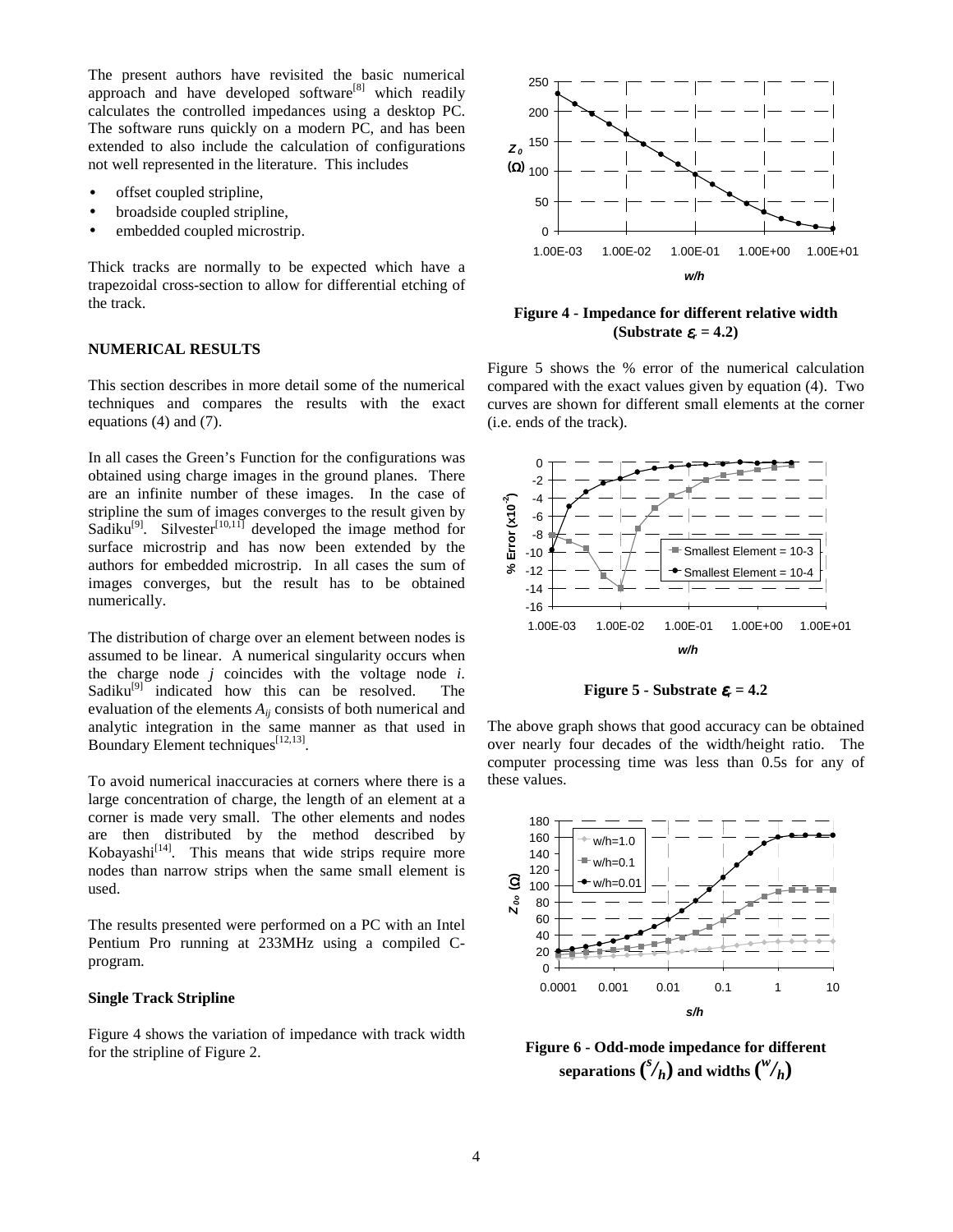### **Coupled Coplanar Stripline**

Figure 6 shows the variation of the odd-mode impedance for the stripline shown in Figure 3.



**Figure 7 - % error**  $\epsilon_r = 4.2$ 

Figure 7 shows the % error of the numerical calculation compared with the exact values given by equation (7) using  $10^{-3}$  as the smallest element. The maximum processing time was less then 0.5s. The maximum error can be reduced by decreasing the smallest element. For a maximum error of  $6.0x10^{-2}$ %, a processing time of 5.1s is required.

The results presented in Figure 7 offer a very stringent test for the numerical method because of the sharp corners separated by s. In the odd-mode configuration this effect is enhanced even more because the tracks are of opposite polarity. This numerical validation is considered to be better then the results given by Bogatin et.  $al$ <sup>[15]</sup> for a pair of 'round' tracks (i.e. a parallel wire transmission line) using finite element software. In this latter case there are no singularities at the corners. Li and  $Fuiii^{[16]}$  state that the boundary element method (to which MoM is related) is more accurate for stripline and microstrip than the finite element method.

#### **Surface Microstrip**

As previously mentioned there are no closed-form algebraic equations which are exact. But the discussion in the previous sections shows that the software can be made accurate, especially for practical purposes. Table 1 shows calculations for the configuration of Figure 1. Because the Green's Function involves a summation, and two capacitances *C* and *Cair* are required, processing times are now longer than those for stripline. The longest time was less than 4.5s for a width of 3300µm.

For coupled surface microstrip, two thick tracks of 3300µm requires a processing time of 5.1s. The separation does not affect the time.

#### **PRACTICAL RESULTS**

In order to verify the practical performance of the field solving boundary element method, the authors commissioned production of a set of samples. During a six month period in 1998, over 1500 different printed circuit board tracks were manufactured.

This sample consisted of both stripline and microstrip differential structures in surface and embedded configurations. Two types of coupled structures were included; edge-coupled and boardside-coupled. The track dimensions ranged from 75µm to 1000µm in width, with differential separations of 1 track width to 4 track widths using base copper weights of ½oz, 1oz and 2oz. The resulting differential impedances ranged from 80 $\Omega$  to 200 $\Omega$ .



**Figure 8 - Distribution of differences between predicted and measured values for stripline**

Test samples were produced by three independent UK printed circuit board manufacturers $[17]$  and the differential impedances were electrically measured by TDR at Polar Instruments using a CITS500s Controlled Impedance Test System.



**Figure 9 - Distribution of differences between predicted and measured values for embedded microstrip**

After electrical measurement, the samples were returned to the manufacturers for microsection analysis to determine the actual physical mechanical dimensions.